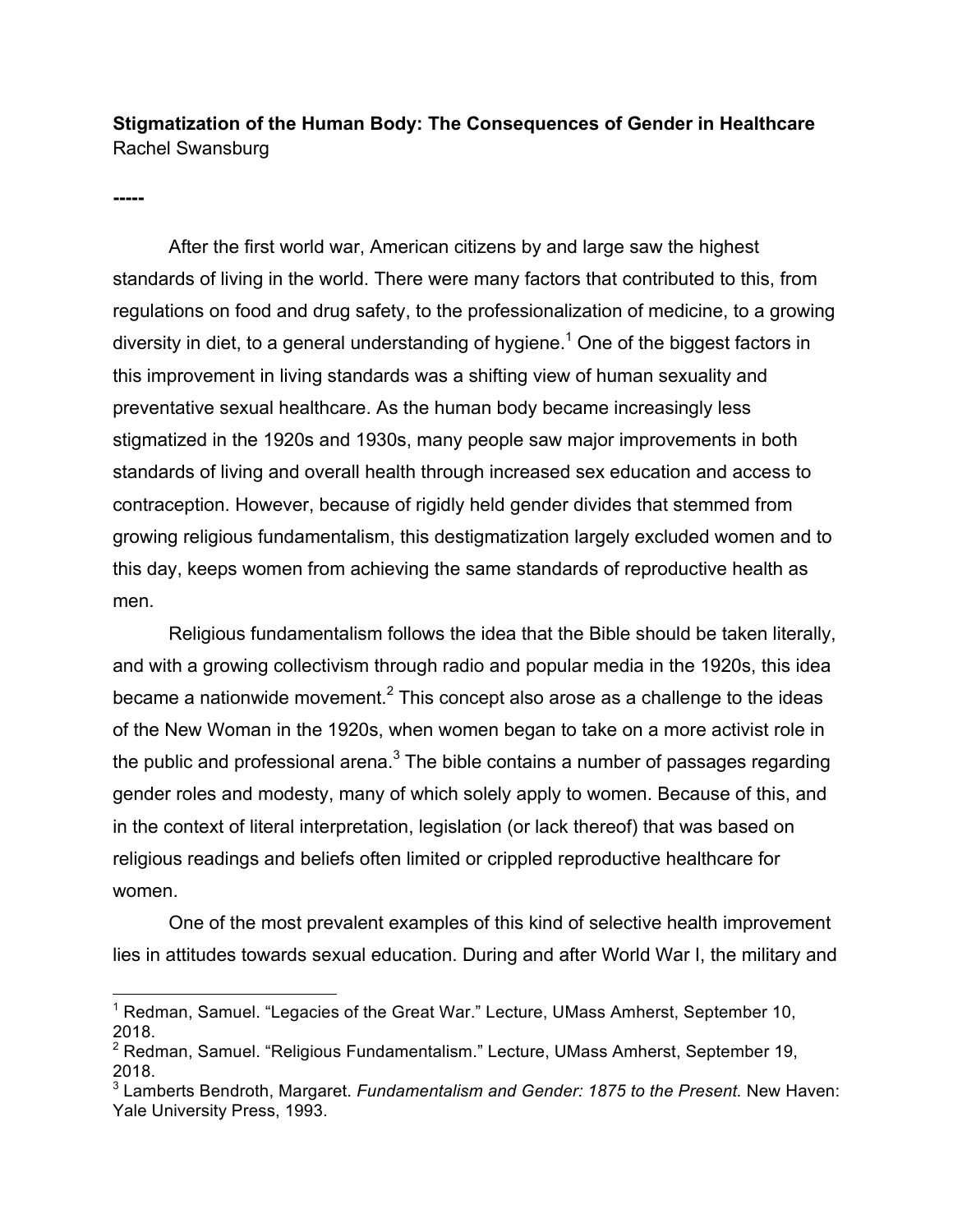government were shocked by the huge numbers of soldiers returning home from overseas with sexually transmitted infections. This was immediately seen as a public health crisis, and was investigated on the basis that the general population was widely uneducated on safe sex.<sup>4</sup> To address this, soldiers were given basic, but not entirely ineffective sex education by the military before heading out to the front. While this was indeed a sound reaction and a relatively beneficial response, the same attention was not given by those higher powers to educate women on their own bodies. In the early 1900s, a Boston survey reported that roughly 60% of girls and 25% of college-aged women felt unprepared for their first period, but it was not the government that stepped in to address this problem as it did with the soldiers of WWI. Instead, it was the Girl Scouts of America that began to teach young women about their bodies.<sup>4</sup> This is especially notable because while the government felt it necessary to teach men about the choices they made as a benefit to their health, it was not deemed necessary to educate women about female reproductive health. Here, there is a clear distinction between what is considered acceptable and unacceptable to teach to young people in 1920s America, and that divide falls directly on the line of gender.

Family planning is another issue that has been classified on the basis of gender throughout American history, and was especially prevalent during the early twentieth century. Although still widely stigmatized, the atmosphere surrounding casual relationships, dating, and sex became far more relaxed following WWI. In the 1920s, the Trojan brand began to mass produce latex condoms, making them much more widely available to consumers. Although roughly 60% of these ultimately failed when a batch of over 2,000 was tested, men specifically could still have the general ability to protect themselves in a more liberal dating environment.<sup>5</sup> At the same time however, female activists in particular were demonized and persecuted for distributing information on any form of birth control, as well as for spreading the idea that women should be able to control the size of their families. $4$  While some forms of birth control were being mass produced and seen as staples in a changing society, women's ability to control their own sexual health was continually marred by cultural stigma and societal gender roles. This

 <sup>4</sup> Redman, Samuel. "Sex and Pornography." Lecture, UMass Amherst, December 3, 2018.

<sup>5</sup> Redman, Samuel. "Food, Drink, and Medicine." Lecture, UMass Amherst, October 22, 2018.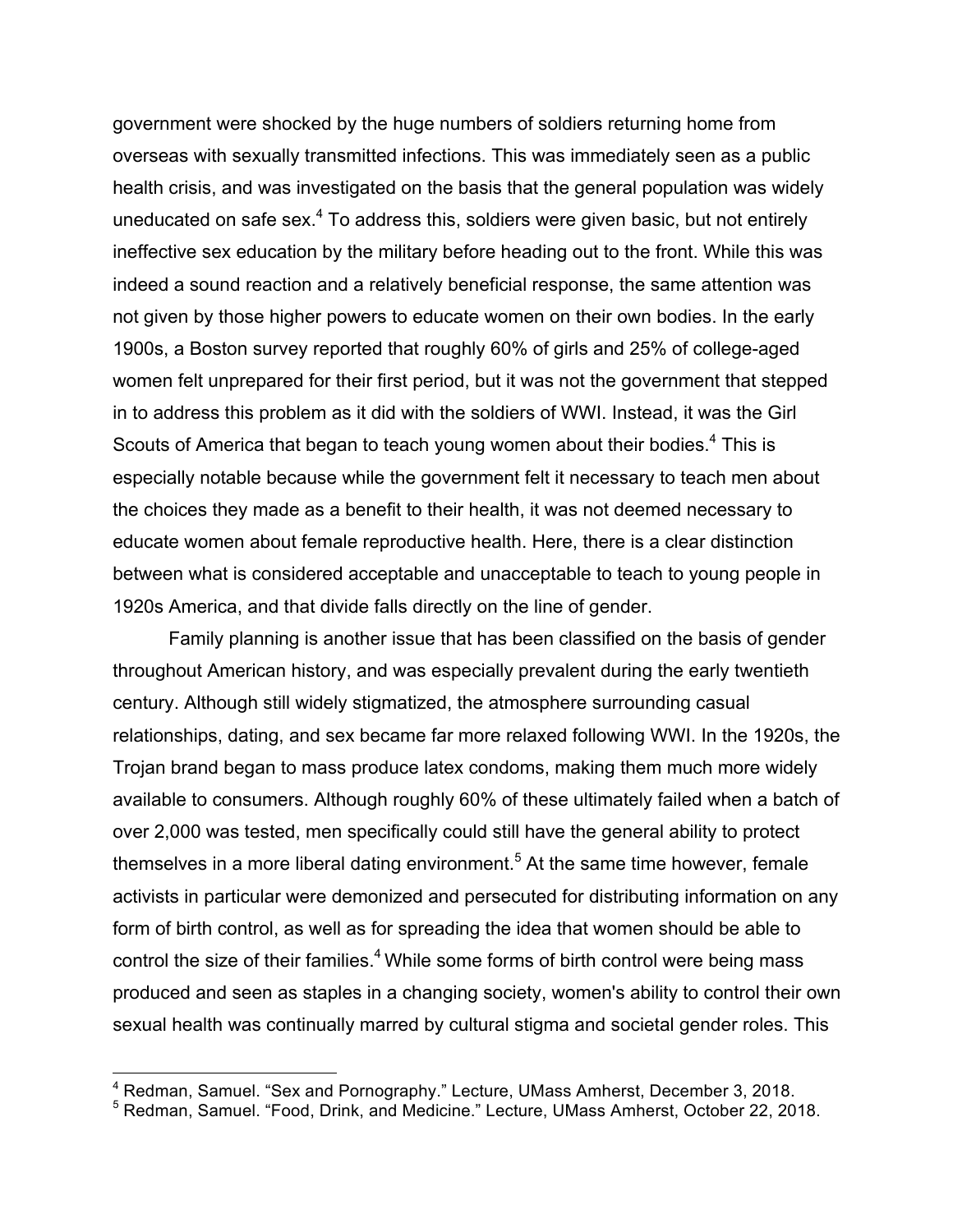was taken a step further for women who did not belong to the white, Protestant majority - while activists like Margaret Sanger did further women's rights movements, they did so not necessarily for the benefit of those on the fringes of society. Birth control (and even information on birth control) did not become more widely available to women of color or Catholic women until long after it had reached wealthy, white, Protestant women.<sup>4</sup>

It would be comforting to say that the United States has moved unequivocally forward in terms of providing equal access to healthy and safe lifestyles for all Americans today, but that argument would be disingenuous to many who are still fighting for their right to reproductive healthcare. Although more diverse representation in government has resulted enormous legislative strides for women's reproductive health, such as Eisenstadt v. Baird and Roe v. Wade, there are many people who still hold religion in higher regard than science or medicine. Although it's been proven time and again that abstinence-based sexual education is ineffective at preventing unwanted pregnancies and STIs, many schools still don't provide any information on birth control, STIs, or abortion to students, on the basis of religious freedom.<sup>67</sup> On top of this, many policy makers are actively working to roll back legislation that helps provide women with affordable birth control, as well as to reduce the ability of poor women to access reproductive healthcare providers, also in the name of religious freedom.<sup>89</sup> Through all of this, and ironically reflective of the U.S. of nearly a century ago, male forms of contraception continue to remain available for cheap prices in millions of locations across the country. Though access to information on women's reproductive health has seen improvement through the years – likely aided by an increase in female doctors, researchers, and legislators – the United States as a whole still conceptualizes the bodies of men and women differently based on religious beliefs and a resulting unbalanced stigmatization.

 $6$  Stanger-Hall, Kathrin F and David W. Hall. "Abstinence-only education and teen pregnancy rates: why we need comprehensive sex education in the U.S" *National Institutes of Health*, 2011.<br><sup>7</sup> Guttmacher Institute. "American Adolescents' Sources of Sexual Health Information."

December 2017, (accessed December 15, 2018).<br><sup>8</sup> Pear, Robert. "Trump Proposes a New Way Around Birth Control Mandate: Religious

Exemptions and Title X." *New York Times*, November 12, 2018.

<sup>&</sup>lt;sup>9</sup> Liptak, Adam. "Supreme Court Won't Hear Planned Parenthood Cases, and 3 Court Conservatives Aren't Happy." *New York Times*, December 10, 2018.